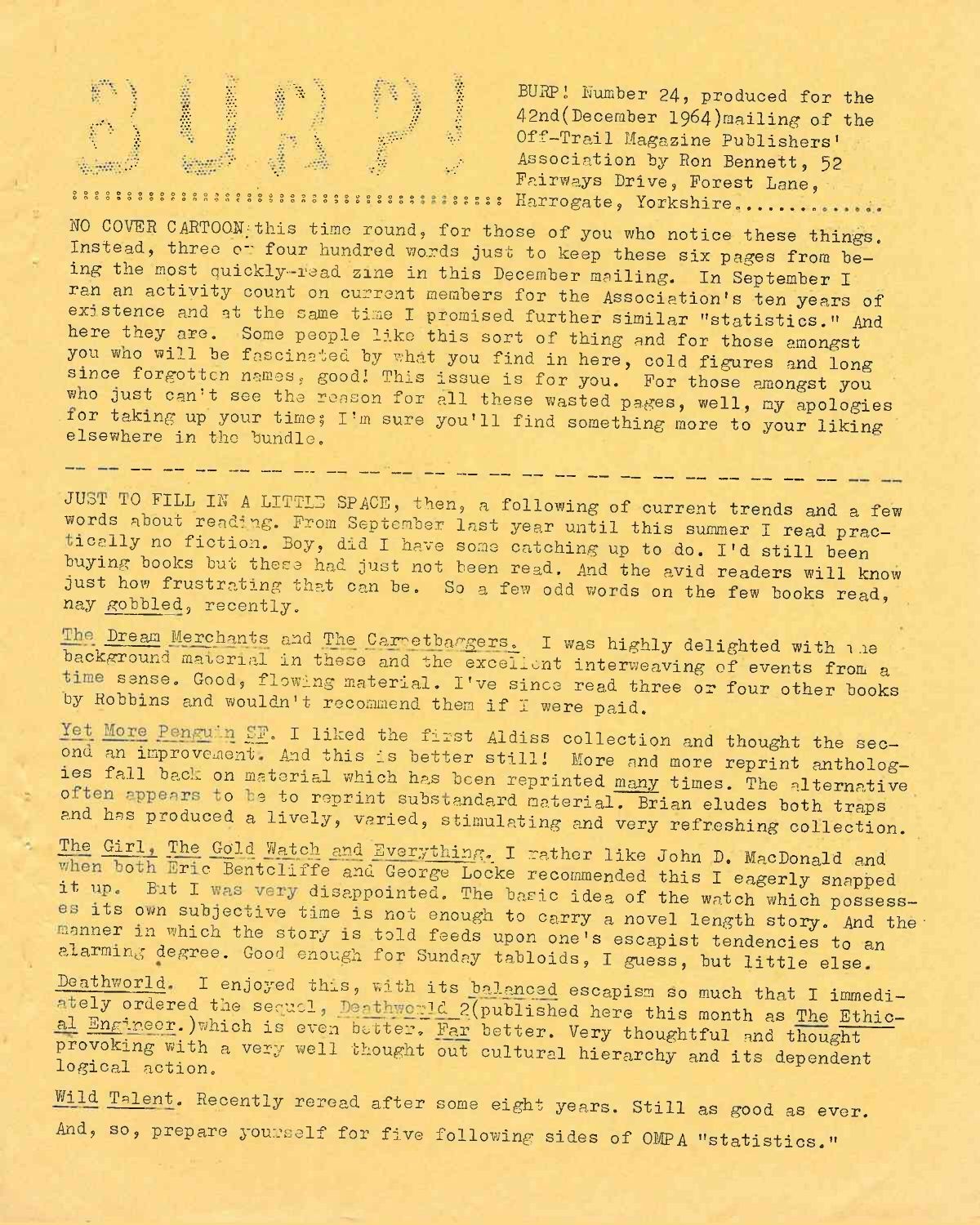Being the complete OMPA membership for the Association's first ten years, from September 1954 to June 1964, inclusive. Members who have left the Association and who have later rejoined are given new numbers, a cross reference being made in each instance. Numbers in brackets after members' names denote mailings with which membership commenced and terminated. Present members therefore have no bracketed number following their names. This listing incorporates an earlier compilation made by John Roles, Kt. St. F. , and emulates his format.

FIRST MAILING. September 1954 THIRD MAILING. March 1955 1. Bulmer, H.K. (1 - 24) 36. Shorrock, N.L.(3 - 18) v. 107 2. Clarke, A.V. (1 - 20) 37. Wells, C. (3 - 14) v. 138 3. Harris, C.R. (1 - 24) 4. Ashworth, M. (1-32) FOURTH MAILING. June 1955 5. Bennett, R.M. 6. Bontcliffe, E.  $(1 - 4) v.100$ Nil. 7. Brunner, J.K.H. (1 - 20) FIFTH MAILING. September 1955 8. Buckmaster, D. (1-32) 9. Bulmer, P. (1-12) 38. Wallace, M. (5 - 12) 10.  $Carr$ , J.W. (Sanderson ne  $Carr$ )  $(1 - 28)$ 39. Allen, D. (5 - 8) v. 91 ll. Enever, P. (1 - 16) 40. Lyons, H. (5 - 20) 12. Goodwin,*J,* (c/w 10 from mlg. 24) 41. Rombouts, W. (5 - 8) 13. Jansen, J.  $(1 - 16)$ 42. Riddle, C.L. (5 - 16)  $14$ . Lindsay, N.  $(1 - 12)$ 43- Ratigan, D. (5 — 27) 15. Mackenzie, J.S.  $(1-4)$ 44. Hall, J.  $(5 - 8)$ 16 .Mercer, A. 45. Steul, A. (5-16) 17 .Newman, D. (1 - 4) v. 71 المدالس الما 18. Pickles, D.  $(1 - 8)$ SIXTH MAILING. December 1955 19. Potter, K.  $(1 - 8)$  v. 85 46. Derry, C.  $(6 - 20)$ 20. Share,  $M-L. (1 - 4)$ 47. Ford, D. 21 .Slater, K.F. (1 - 16) v. 97 48. Hitchcock, J. (6 - 17) 22. Smith,  $F. (1 - 16)$ 49- Hoffman, L. (c/w 52 from mlg. 8) 23. Thorne,  $A.C. (1-4)$ 50. Pavlat, R.K.(6 - 29) 24 .Turner, H. (1 - 10) v, 78 51. Schulzinger, M.  $(6 - 13)$  $25.\text{Vendelmans}, D. (1 - 7)$ 52. Shaw,  $L.T.(6 - 16) v. 108$ 26. Wansborough, N.G.  $(1 - 12)$  v. 74 53. White, T.E.  $(6 - 17)$  $27.$  White, Tom.  $(1-4)$  $28.$  Willis, W.A.  $(1 - 20)$ SEVENTH MAILING. March 1956 29. Wingrove, G.  $(1 - 12)$ 30 .Roles, J.Do 54. Marshall, J. (7 - 10) 55. Gray, R. (nee Wild) SECOND MAILING. December 1954 EIGHTH MAILING. June 1956 31. Lindsay, E. 32. Tubb, E.C.  $(2-4)$ 56. Hoskins, R. (8 - 11) 33. Taylor, P.J.(2 - 4) 57. Mills, E.T. (8 - 39) 34- Campbell, P. (2-5)  $35.$  Lewis, B.  $(2 - 3)$ 

/continued...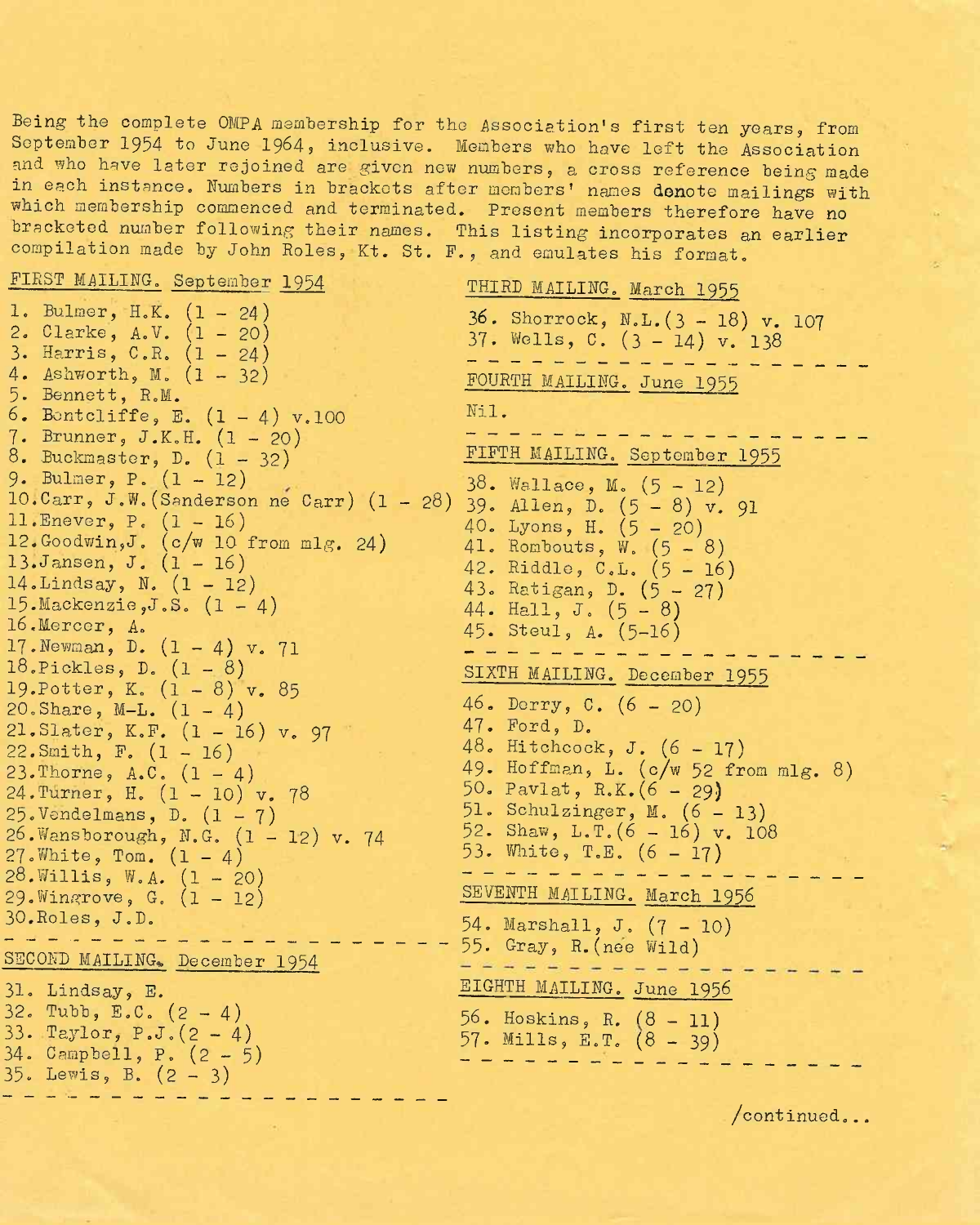NINTH MAILING. September 1956 58. Bourne, L. (9 - 12) 59. Briggs, R. (9 - 12) 60. Thomson, A. c/w Berry, J. (9-28) 61. Eney, R.H. 62. Riko, D. (9 - 20) میں کا ساتھ ساتھ ساتھ ساتھ ساتھ ساتھ TENTH MAILING. December 1956 Nil. فلا على على من من الله على الله من الله الله على ELEVENTH MAILING. March 1957 63. Harry, W. (11 - 18) 64. Schaffer, R. (11 - 25) <u>استرات کے مداحہ مداحہ مداحہ مداح</u> TWELFTH MAILING. June 1957 65. Kidd, B. (12) THIRTEENTH MAILING. September 1957 66. Linwood, J. (13 - 24) v. 123 67. Benford, G.A. (13 - 16) 68. Hickman, L. 69. Young, J.& A. (13 - 24) v. 124 70. Burn, B. 71. Newman, D.(ex 17) (13 - 17) 72. Evans, W. FOURTEENTH MAILING. December 1957 73. Champion, J. (14-21) 74. Wansborough, N.G.(ex 26)(14 - 17) المالية المالية المالية المالية المالية المالية FIFTEENTH MAILING. March 1958 Nil. SIXTEENTH MAILING. June 1958 75. Caughran, J, (16-31) والأستحقاق القرابط القرابط القرابط القرابط SEVENTEENTH MAILING. September 1958 76. Spencer, G. (17 -36) 77. Ellington, R. (17 - 32) 78. Turner, H. (ex 24) (17 - 20) 79. Parker, R. (17) 80. Hayes, A. (17 - 27) 81. Gerding, N. (17 - 20) 82. Daniele, P. (17 - 20) 83. Moorcock, M.J. (17 - 23)

EIGHTEENTH MAILING. December 1958 84. Horrocks, R.J. (18 - 21) 85. Potter, K. (ex 19) (18 - 29) 86. Brown, R. (18-24) 87. Dietz, B.C. (18 - 29) 88. Raybin, G. N. (18 - 23) NINETEENTH MAILING. March 1959 89. Jeeves, B.T. 90. Hall, B. (19 - 22) <u> 2002 - 2002 - 200</u> TWENTIETH MAILING. June 1959 Nil. TWENTY FIRST MAILING. September 1959 91. Allen, D. (ex 39)  $(21 - 24)$ 92. Faine, V. (21) 93. Hall, A.S. (21) 94. Leman, R. (21) 95. Madle, R.A. (21 - 28) 96. Pauls, T. (21) 97. Slater, K.F.(ex 21) (21 - 24) 98. Vondruska, L.& T. (21 - 22) 99. Wells, B.J.  $(21 - 27)$ and the first seat and the same TWENTY-SECOND MAILING. December 1959 100. Bentcliffe, E. (ex 6) (22 - 33) 101. Burgess, B. 102. Lewis, A.J. (22 - 36) 103. Lichtman, R. 104. Locke, G. W. 105. Mayne, I. (22-33) 106, Rispin, A. (22 - 36) 107. Shorrock, N.L.(ex 36)  $(22-29)$ TWENTY-THIRD MAILING. March i960 Nil. TWENTY-FOURTH MAILING. Jane i960 108. Shaw, L.T.  $(ex 52) (24 - 27)$ 109. Wilson, A. (24-27) 110. Jordan, B, 111. Deckinger, M. (24 - 28)

/continued.....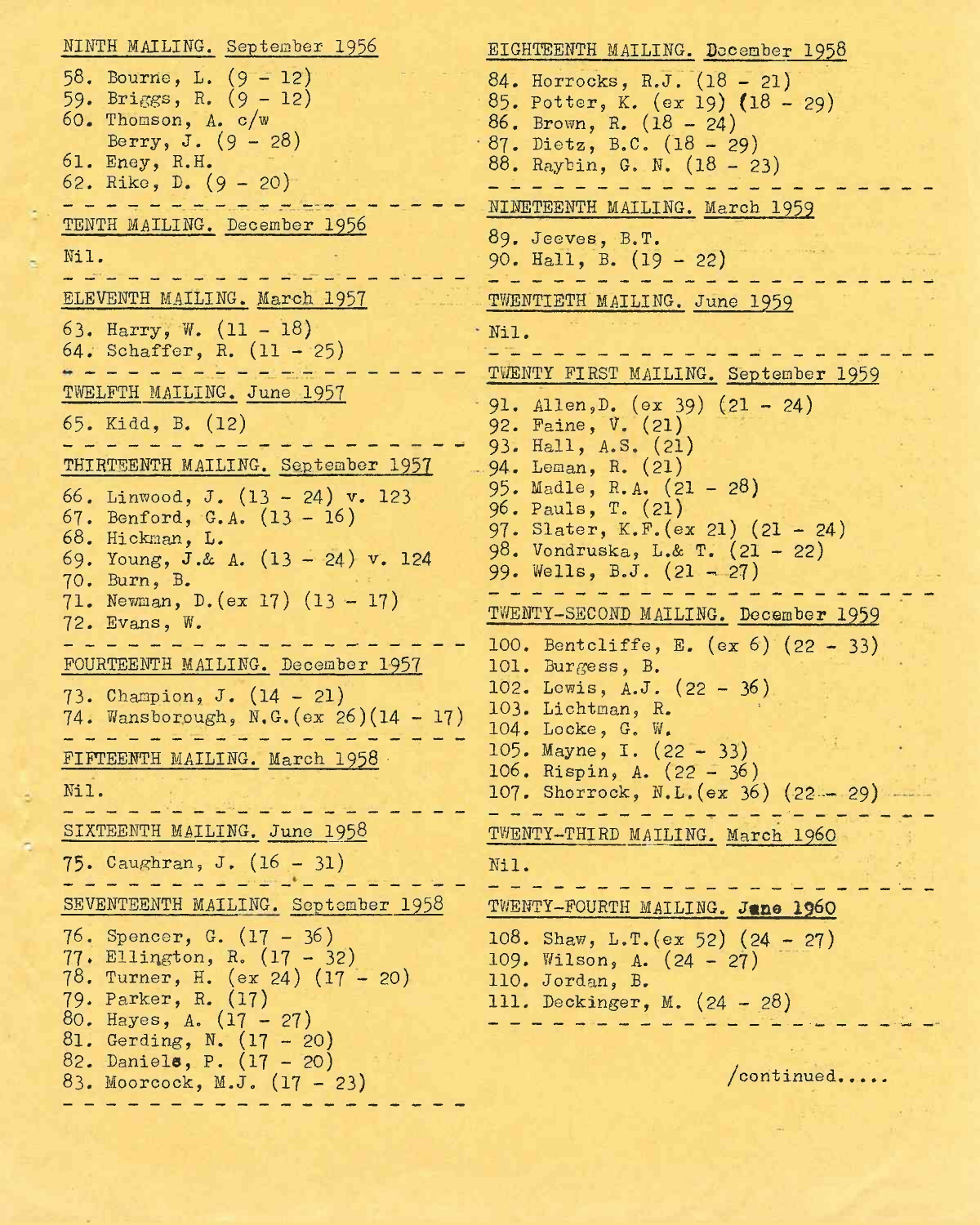| THIRTY-THIRD MAILING. September 1962                                                |
|-------------------------------------------------------------------------------------|
| THIRTY-FOURTH MAILING. December 1962                                                |
|                                                                                     |
|                                                                                     |
| THIRTY-SEVENTH MAILING. September 1963<br>151. Hannifen, O. (ex 132) (37 - 39)      |
|                                                                                     |
| THIRTY-EIGHTH MAILING. December 1963                                                |
|                                                                                     |
| This listing is accurate, E&OE, to June<br>1964. There have been membership changes |
|                                                                                     |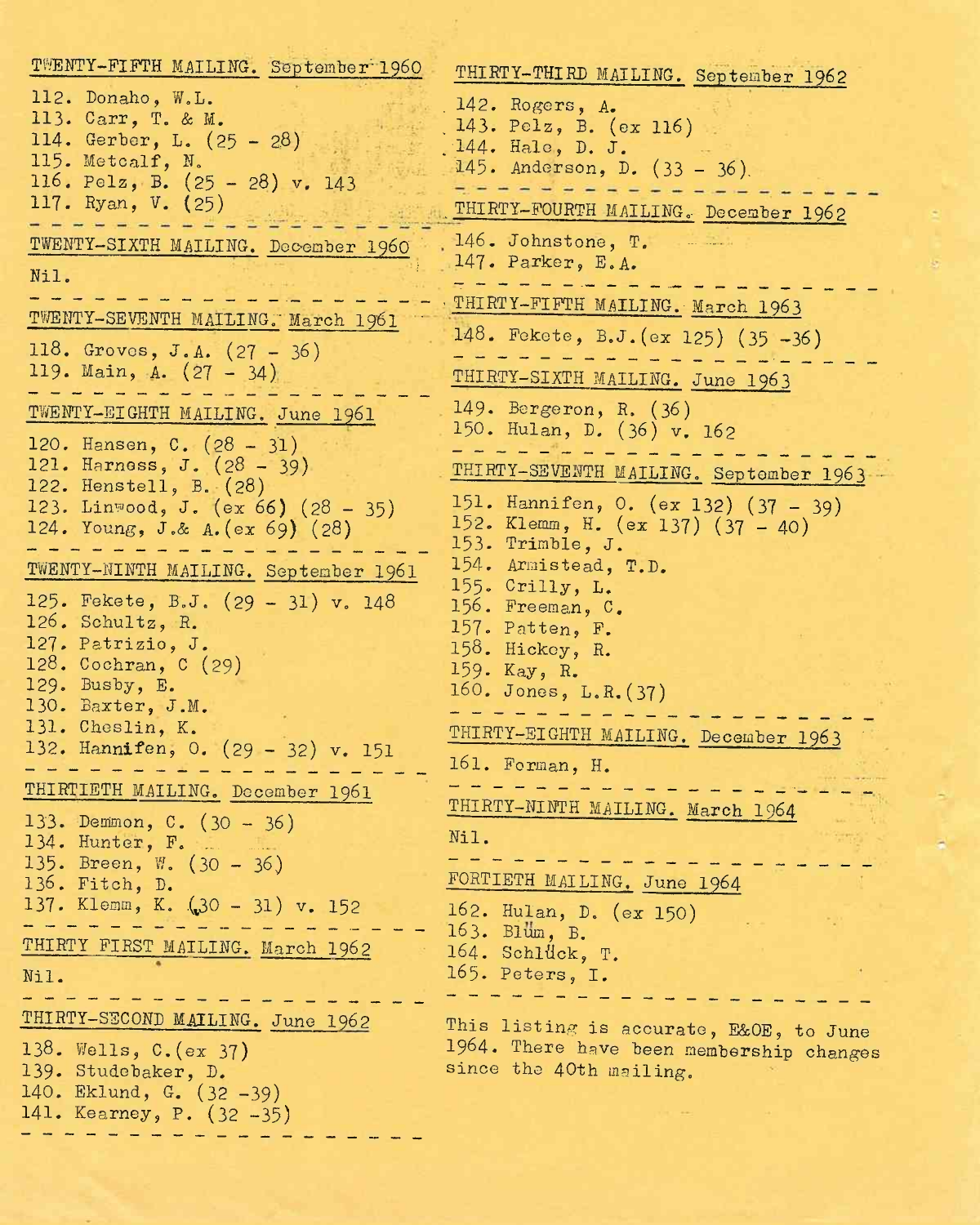From the Four Corners.....

|  |  | The OMPA Membership, country by country and year by year. |  |  |  |  |  |  |  |
|--|--|-----------------------------------------------------------|--|--|--|--|--|--|--|
|--|--|-----------------------------------------------------------|--|--|--|--|--|--|--|

I. The Membership broken down by number

|                      |           |         |             |            |                 |      |       |       | Holl. | H.K. |
|----------------------|-----------|---------|-------------|------------|-----------------|------|-------|-------|-------|------|
| Year                 | Mlgs.     | Members | $U$ . $K$ . | <b>USA</b> | Can.<br>$Gem$ . | N.2. | Aust. | Belg. |       |      |
|                      | 1-<br>4   | 37      | 33          |            |                 |      |       |       |       |      |
|                      | $5 - 8$   | 47      | 30          | 13         |                 |      |       |       |       |      |
| 55                   |           |         |             | 16         |                 |      |       |       |       |      |
| 56                   | $9 - 12$  | 48      | 29'         |            |                 |      |       |       |       |      |
| 8<br>57              | $13 - 16$ | 47      | 24          | 19         |                 |      |       |       |       |      |
| 58<br>٦Q             | $17 - 20$ | 52      | 27          | 21         |                 |      |       |       |       |      |
| '60<br>59            | $21 - 24$ | -57     | 28          | 24         |                 |      |       |       |       |      |
| 60/1                 | $25 - 28$ | 53      | 23          | 28         |                 |      |       |       |       |      |
| 61.<br>$\mathcal{P}$ | $29 - 32$ | 54      | 23          | 29         |                 |      |       |       |       |      |
| 62,                  | $33 - 36$ | 50      | 21          | 28         |                 |      |       |       |       |      |
| 63/1                 | $37 - 10$ | 50      | 18          | 28         |                 |      |       |       |       |      |

(In the above table, and in the table below the membership of Gorfan Hel Klemm is counted under USA during the year in which he was residing in the States; the membership of Bruce Burn is counted under U.K. up to and including the 9th OMPA year, during which time Bruce roturned to New Zealand, under which column his membership is also listed before he left N.Z. for Slate Blue Southampton)

Table II. The Membership broken down by percentage

| Year Mlgs. |                | Members         | $U_{\bullet}K_{\bullet}$ | USA                           |                                 | Germ. Can.                                                                                                                                                                                                                           | $N \cdot Z$ .  | Aust.                                                                             |                                 | Belg. Holl. H.K.                                                                                                                                                                                                                                                                                  |      |  |
|------------|----------------|-----------------|--------------------------|-------------------------------|---------------------------------|--------------------------------------------------------------------------------------------------------------------------------------------------------------------------------------------------------------------------------------|----------------|-----------------------------------------------------------------------------------|---------------------------------|---------------------------------------------------------------------------------------------------------------------------------------------------------------------------------------------------------------------------------------------------------------------------------------------------|------|--|
|            |                | $54/5$ 1 - 4 37 |                          |                               | $89.2$ 5.4 - - - -              |                                                                                                                                                                                                                                      |                | $\frac{1}{2}$                                                                     |                                 | $5 - 4 - - -$                                                                                                                                                                                                                                                                                     |      |  |
|            |                | 47              | 63.827.7                 |                               |                                 | $2-1$ - -                                                                                                                                                                                                                            |                | ÷.                                                                                | $4 \cdot 3$                     | $2 \cdot 1$                                                                                                                                                                                                                                                                                       |      |  |
|            | $55/6$ 5 – 8   | 48              |                          | $60 \cdot 4 \cdot 33 \cdot 3$ | $2 - 1$                         | $2 \cdot 1$ -                                                                                                                                                                                                                        |                | $\frac{1}{2} \frac{1}{2} \frac{1}{2} \frac{1}{2} \frac{1}{2}$                     |                                 | $2 \cdot 1$ $-$                                                                                                                                                                                                                                                                                   |      |  |
|            | $56/7$ 9 $-12$ |                 |                          | $51 \cdot 140 \cdot 4$        | $2 \cdot 1$                     | $2 \cdot 1$                                                                                                                                                                                                                          | $2 - 1$        | ш,                                                                                | $2 \cdot 1$                     | $\rightarrow$                                                                                                                                                                                                                                                                                     |      |  |
|            | $57/8$ 13-16   | 47              |                          |                               |                                 | $-3.8$                                                                                                                                                                                                                               | 3.8            | $\frac{1}{2}$ , $\frac{1}{2}$ , $\frac{1}{2}$                                     | $\frac{1}{2}$ and $\frac{1}{2}$ |                                                                                                                                                                                                                                                                                                   |      |  |
|            | $58/9$ 17-20   | 52              |                          | 51.940.4                      |                                 | 1.8                                                                                                                                                                                                                                  |                | $\frac{1}{2}$ , $\frac{1}{2}$                                                     | <b>Allen Mark</b>               | <b>Alberta</b>                                                                                                                                                                                                                                                                                    | 1.8  |  |
|            | $59/60$ 21-24  | 57              |                          | 49.142.1                      | $\frac{1}{2}$ and $\frac{1}{2}$ |                                                                                                                                                                                                                                      | 5.3            |                                                                                   |                                 |                                                                                                                                                                                                                                                                                                   | 1.9. |  |
|            | $60/1$ $25-28$ | 531             |                          | 43.452.8                      |                                 | $- 1.9$                                                                                                                                                                                                                              | <b>THE 200</b> | $\frac{1}{2} \left( \frac{1}{2} \right) = \frac{1}{2} \left( \frac{1}{2} \right)$ |                                 |                                                                                                                                                                                                                                                                                                   |      |  |
|            | $61/2$ 29-32   | .54             |                          | 42.653.7                      |                                 | $1 - 9 - 7$                                                                                                                                                                                                                          |                | $1 \cdot 9$                                                                       |                                 |                                                                                                                                                                                                                                                                                                   |      |  |
|            | $62/3$ 33-36   | $-50$           |                          | 42.056.0                      |                                 | <b>Production of the Contract of the Contract of the Contract of the Contract of the Contract of the Contract of the Contract of the Contract of the Contract of the Contract of the Contract of the Contract of the Contract of</b> |                | 2°0                                                                               |                                 | $\frac{\partial}{\partial \mathbf{u}}\mathbf{v}_{\mathbf{u}}=\frac{\partial}{\partial \mathbf{u}}\left[\begin{array}{cc} \mathbf{v}_{\mathbf{u}} & \mathbf{v}_{\mathbf{u}} \\ \mathbf{v}_{\mathbf{u}} & \mathbf{v}_{\mathbf{u}} \end{array}\right]\mathbf{v}_{\mathbf{u}}\mathbf{v}_{\mathbf{u}}$ |      |  |
|            | $63/4$ 37-40   | 50              |                          | 36.056.0                      | $4.0 -$                         |                                                                                                                                                                                                                                      | $2 \cdot 0$    | $2 \cdot 0$                                                                       |                                 |                                                                                                                                                                                                                                                                                                   |      |  |

Please note that care should be taken when interpreting these tables towards any definite conclusion; the figures shown do not refer to an OMPA membership at any one time, but include the total membership during any one entire OMPA year.

Table III. Members' country of origin for the entire ten year period

| Country       | Number | $\phi_{j\sigma}$ | Country   | Number | %          |
|---------------|--------|------------------|-----------|--------|------------|
| U.K.          | 64     | 43.24            | Hong Kong |        | $-68$      |
| USA           | 70     | $47 \cdot 29$    | Belgium   |        | $1 - 35$   |
| Canada        |        | 1.35             | Holland   |        | .68        |
| New Zealand 3 |        | 2.03             | Germany   | Δ      | 2.70       |
| Australia     |        | -68              | Total     | 148    | $100 - 00$ |